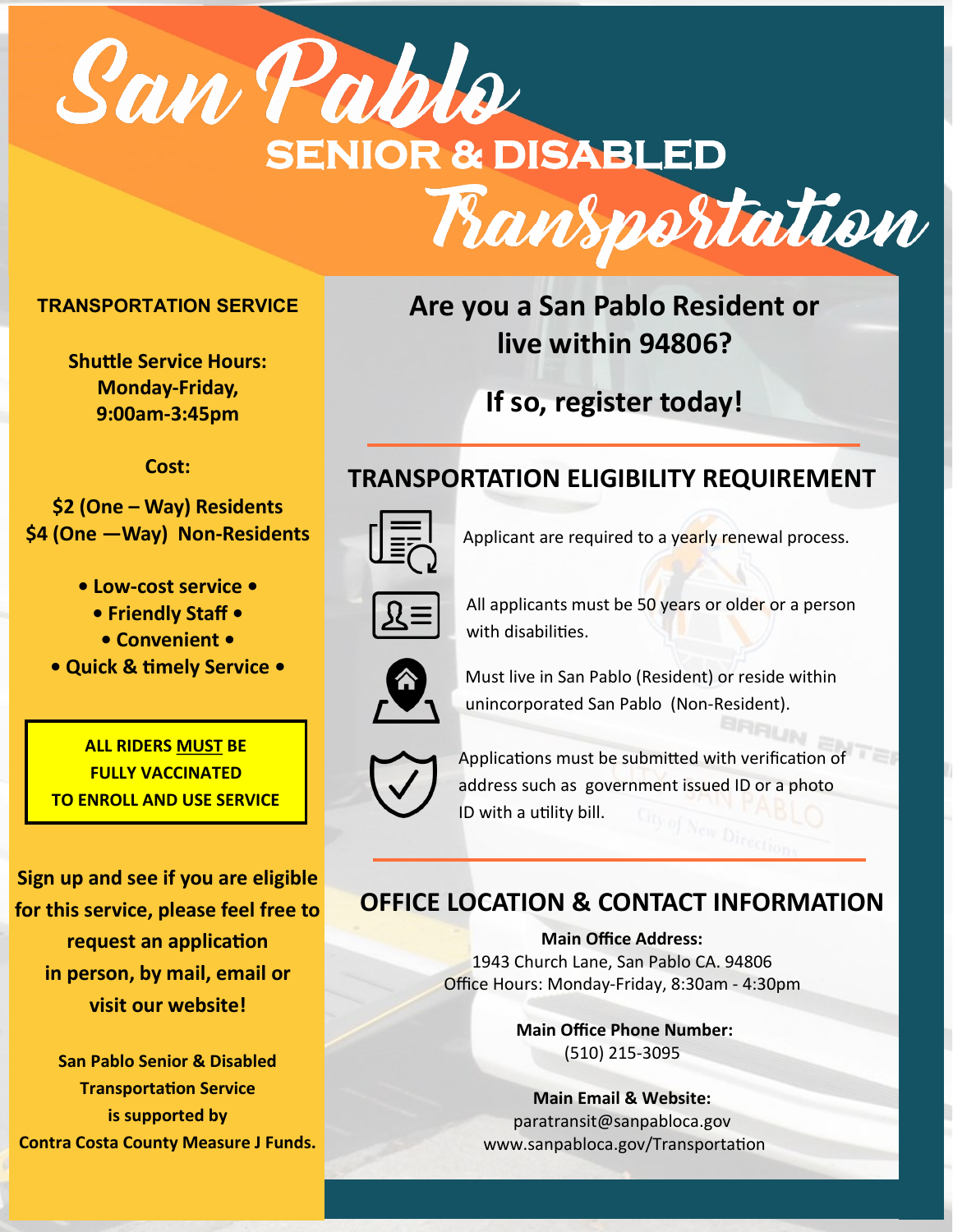**EFFECTIVE September 14, 2021**



#### **Paratransit Program Participants**

Members of the public participating in any City programs:

- 1) **Must show proof of vaccination to City staff before attending any City program** indoors or outdoors.
- 2) All instructors and program participants are **required to wear masks unless actively consuming food or drink** whether the program is indoors or outdoors.



This includes Senior Center Programs, Community Center Programs and Paratransit programs whether indoors or outdoors.

Youth under 12 years of age (or minimum age for vaccinations) and those with a validated medical or religious exemption from COVID -19 vaccination are exempt from this requirement.

Should you have any concerns or questions regarding this information, please contact Transportation Coordinator, Maria Garcia at (510)215 -3095, or via email at: [paratransit@sanpabloca.gov](mailto:paratransit@sanpabloca.gov) 

Creating Community Through People, Parks & Programs

Main Address: 1943 Church Lane ● San Pablo, CA 94806 Mailing Address: 1000 Gateway Avenue ● San Pablo, CA 94806 Main: 510-215-3090 • Fax: 510-215-2114 www.SanPabloCA.gov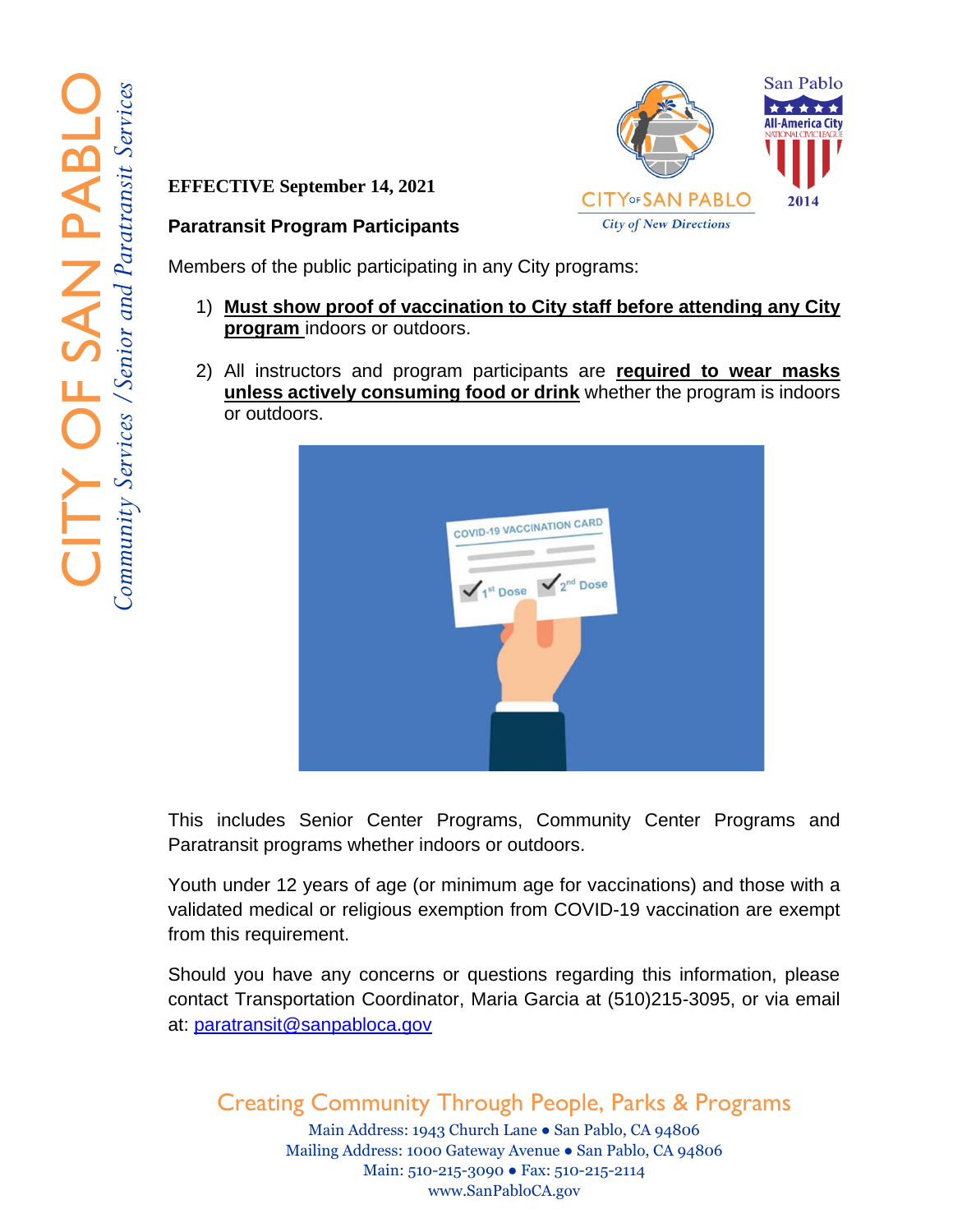#### **CITY OF SAN PABLO SENIOR & DISABLED TRANSPORTATION**

| San Pablo<br>1943 CHURCH LANE SAN PABLO, CA 94806<br>*****<br>PHONE: (510) 215.3095                                                                                                                                                                                                                             |                                                                                                                                               |                                                   |                              |  |                                                                                                                                                                                                                   |  |
|-----------------------------------------------------------------------------------------------------------------------------------------------------------------------------------------------------------------------------------------------------------------------------------------------------------------|-----------------------------------------------------------------------------------------------------------------------------------------------|---------------------------------------------------|------------------------------|--|-------------------------------------------------------------------------------------------------------------------------------------------------------------------------------------------------------------------|--|
|                                                                                                                                                                                                                                                                                                                 |                                                                                                                                               |                                                   |                              |  | <b>Office use only:</b> $\Box$ Resident $\Box$ Non-Resident $\Box$ Volunteer Year: _________                                                                                                                      |  |
|                                                                                                                                                                                                                                                                                                                 |                                                                                                                                               |                                                   |                              |  |                                                                                                                                                                                                                   |  |
|                                                                                                                                                                                                                                                                                                                 |                                                                                                                                               |                                                   |                              |  | If applicant is 18 and older but under 50 years old, it is required to submit a doctor's note verifying medical<br>disability. Please check the box stating you have included the documents with the application. |  |
|                                                                                                                                                                                                                                                                                                                 |                                                                                                                                               | Check Box if Documents Are Attached $\Box$        |                              |  |                                                                                                                                                                                                                   |  |
| To determine if applicant is a San Pablo resident a photo I.D. or a utility bill with current address is required.<br>Please check the box stating you have included the documents with the application.                                                                                                        |                                                                                                                                               |                                                   |                              |  |                                                                                                                                                                                                                   |  |
| Check Box if Documents Are Attached $\Box$                                                                                                                                                                                                                                                                      |                                                                                                                                               |                                                   |                              |  |                                                                                                                                                                                                                   |  |
|                                                                                                                                                                                                                                                                                                                 |                                                                                                                                               |                                                   | <b>Applicant Information</b> |  |                                                                                                                                                                                                                   |  |
|                                                                                                                                                                                                                                                                                                                 | Last                                                                                                                                          | First                                             | Middle Initial               |  | Date of Birth: _________________                                                                                                                                                                                  |  |
|                                                                                                                                                                                                                                                                                                                 |                                                                                                                                               | <b>Street Address</b>                             |                              |  | Apartment/Unit #                                                                                                                                                                                                  |  |
|                                                                                                                                                                                                                                                                                                                 |                                                                                                                                               |                                                   |                              |  | Zip Code: _______________________                                                                                                                                                                                 |  |
|                                                                                                                                                                                                                                                                                                                 |                                                                                                                                               |                                                   |                              |  |                                                                                                                                                                                                                   |  |
| <b>Gender Identity:</b>                                                                                                                                                                                                                                                                                         |                                                                                                                                               |                                                   |                              |  |                                                                                                                                                                                                                   |  |
| $\Box$ Female<br>Race:                                                                                                                                                                                                                                                                                          | $\Box$ Male                                                                                                                                   | Gender Variant/Non-Conforming                     |                              |  | $\Box$ Transgender Female $\Box$ Transgender Male                                                                                                                                                                 |  |
| <b>Ethnicity:</b>                                                                                                                                                                                                                                                                                               | $\Box$ American Indian and Alaska Native<br>White<br><b>Black or African American</b><br>□ Native Hawaiian or Other Pacific Islander<br>Asian |                                                   |                              |  |                                                                                                                                                                                                                   |  |
|                                                                                                                                                                                                                                                                                                                 |                                                                                                                                               | Hispanic or Latino                                |                              |  | Not Hispanic or Latino                                                                                                                                                                                            |  |
|                                                                                                                                                                                                                                                                                                                 |                                                                                                                                               | <b>Emergency &amp; Care Attendant Information</b> |                              |  |                                                                                                                                                                                                                   |  |
|                                                                                                                                                                                                                                                                                                                 | <b>Emergency Contact Information:</b>                                                                                                         |                                                   |                              |  |                                                                                                                                                                                                                   |  |
|                                                                                                                                                                                                                                                                                                                 |                                                                                                                                               |                                                   |                              |  |                                                                                                                                                                                                                   |  |
|                                                                                                                                                                                                                                                                                                                 | <b>Verification of Personal Care Attendant:</b>                                                                                               |                                                   |                              |  |                                                                                                                                                                                                                   |  |
| I certify that due to my disability. I require the service of a personal care attendant to assist me on a regular basis and<br>travel with me on theshuttle. I understand that fraudulently claiming to travel with an attendant to avoid paying a fare for a<br>companion may result in suspension of service. |                                                                                                                                               |                                                   |                              |  |                                                                                                                                                                                                                   |  |
|                                                                                                                                                                                                                                                                                                                 |                                                                                                                                               |                                                   |                              |  |                                                                                                                                                                                                                   |  |
|                                                                                                                                                                                                                                                                                                                 |                                                                                                                                               |                                                   |                              |  | Date:                                                                                                                                                                                                             |  |